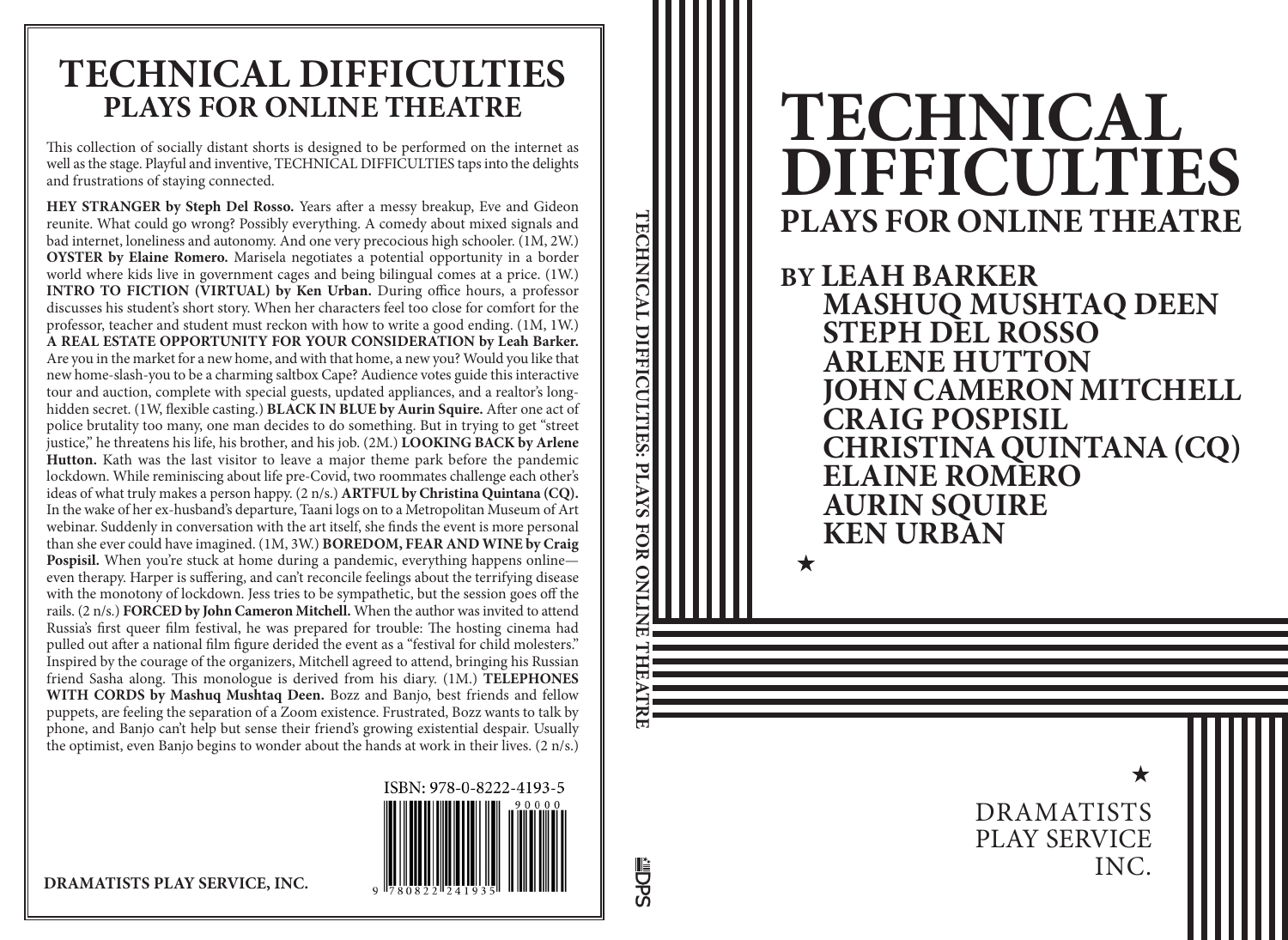#### TECHNICAL DIFFICULTIES: PLAYS FOR ONLINE THEATRE Copyright © 2020, Dramatists Play Service, Inc.

#### All Rights Reserved

TECHNICAL DIFFICULTIES: PLAYS FOR ONLINE THEATRE is fully protected under the copyright laws of the United States of America, and of all countries covered by the International Copyright Union (including the Dominion of Canada and the rest of the British Commonwealth), and of all countries covered by the Pan-American Copyright Convention, the Universal Copyright Convention, the Berne Convention, and of all countries with which the United States has reciprocal copyright relations. No part of this publication may be reproduced in any form by any means (electronic, mechanical, photocopying, recording, or otherwise), or stored in any retrieval system in any way (electronic or mechanical) without written permission of the publisher.

The stock and amateur stage performance and video streaming performance rights throughout the world for the Plays in the volume TECHNICAL DIFFICULTIES: PLAYS FOR ONLINE THEATRE are controlled exclusively by Dramatists Play Service, 440 Park Avenue South, New York, NY 10016. **No professional or nonprofessional performance or video streaming of any or all of the Plays may be given without obtaining in advance the written permission of Dramatists Play Service and paying the requisite fee.**

All other rights, including without limitation motion picture, recitation, lecturing, public reading, radio broadcasting, television, and the rights of translation into foreign languages are strictly reserved.

Inquiries concerning all other rights should be addressed to the Author(s) representative (see Appendix at the back of this volume).

#### **NOTE ON BILLING**

Anyone receiving permission to produce any or all of the Plays in the volume TECHNICAL DIFFICULTIES: PLAYS FOR ONLINE THEATRE is required to give credit to the Author(s) as sole and exclusive Author(s) of the Play(s) on the title page of all programs distributed in connection with performances of the Play(s) and in all instances in which the title(s) of the Play(s) appears, including printed or digital materials for advertising, publicizing or otherwise exploiting the Play(s) and/or a production thereof. Please see your production license for font size and typeface requirements.

Be advised that there may be additional credits required in all programs and promotional material. Such language will be listed under the "Additional Billing" section of production licenses. It is the licensee's responsibility to ensure any and all required billing is included in the requisite places, per the terms of the license.

#### **SPECIAL NOTE ON SONGS/RECORDINGS**

Dramatists Play Service neither holds the rights to nor grants permission to use any songs or recordings mentioned in the Play(s). Permission for performances of copyrighted songs, arrangements or recordings mentioned in these Play(s) is not included in our license agreement. The permission of the copyright owner(s) must be obtained for any such use. For any songs and/or recordings mentioned in the Play(s), other songs, arrangements, or recordings may be substituted provided permission from the copyright owner(s) of such songs, arrangements or recordings is obtained; or songs, arrangements or recordings in the public domain may be substituted.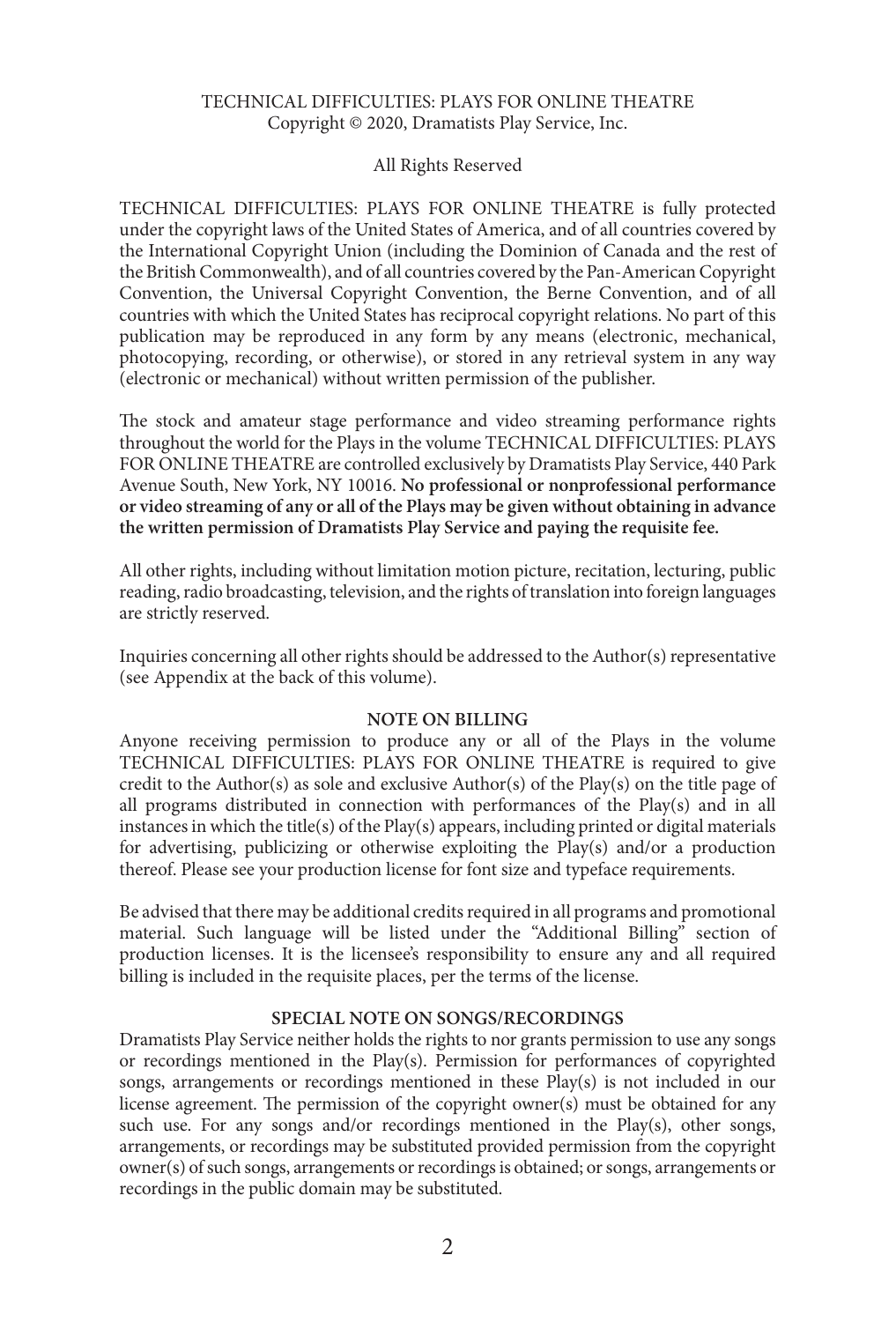### **INTRODUCTION**

In March 2020, theatres on Broadway and across the world went dark. The coronavirus pandemic had spread with alarming speed, and it was no longer safe for actors and audiences to gather in crowded playhouses. The shutdown seemed to be the beginning of a very long pause for drama—until theatre artists, undeterred and ever resourceful, turned to the internet.

Livestreaming platforms like Zoom offered a solution. Families, friends, and coworkers were using video chats to overcome the isolation of their quarantines, and playwrights immediately saw the possibilities, generating boundary-pushing work with livestreaming in mind. A new genre of theatre was born, a testament to the flexibility, tenacity, and ingenuity of the art form.

Dramatists Play Service was itself part of this movement. Starting in April 2020, we asked our authors to write, or share with us, short works for livestreaming platforms. TECHNICAL DIFFICULTIES is a selection of these plays, with more to be found in subsequent volumes. The plays may be performed on the internet but also in person and onstage. They span a range of subjects, genres, and themes, but are linked by their exploration of staying connected under trying circumstances—the very same impulse that drove artists to the internet to keep theatre alive.

Over the course of the pandemic, online theatre has proved that it's not just a temporary replacement for traditional performances but a distinct form of theatre with its own virtues. The convenience of watching plays from home has drawn digital crowds: Many streaming plays had as many viewers in weeks as their onstage equivalents would have had in years. The plays have found not only bigger audiences but new ones, breaking down financial and geographic barriers and other obstacles to access. They engage theatregoers in meaningful, interactive ways, and they tend to require fewer production resources, allowing companies to mount performances quickly and, if they choose, engage with current events in almost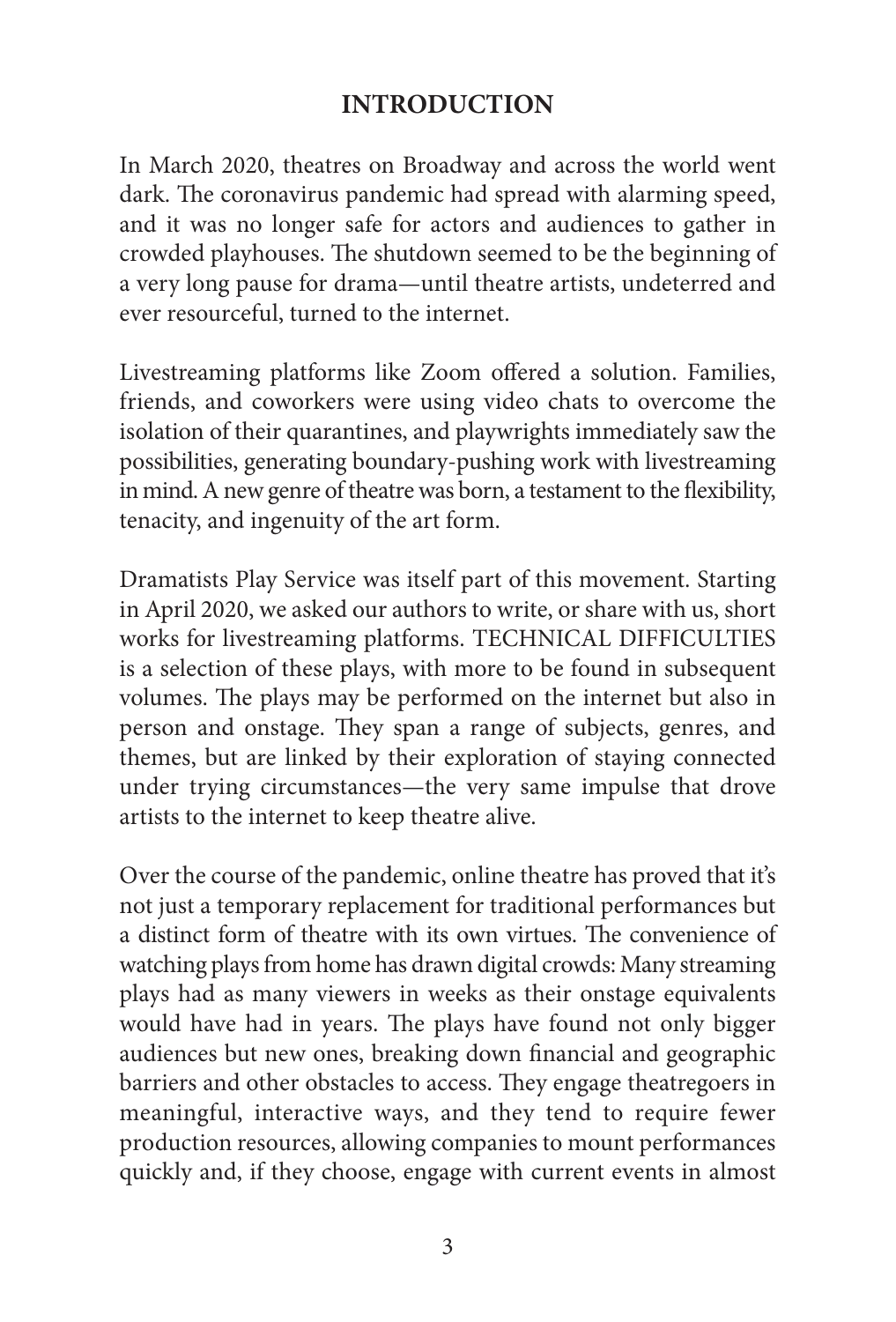real time. Perhaps the biggest perk: Everyone gets the best seat in the house.

When TECHNICAL DIFFICULTIES went to press in late 2020, Broadway remained closed—the longest shutdown in the theatre district's history. Online theatre continues, and all indications are that it's here to stay. Whether you enjoy the plays in this collection on the page, on the screen, or on the stage, they are representative of both a remarkable period in theatre history and the beginning of an entirely new theatrical experiment.

> —Leah Barker, Editor December 2020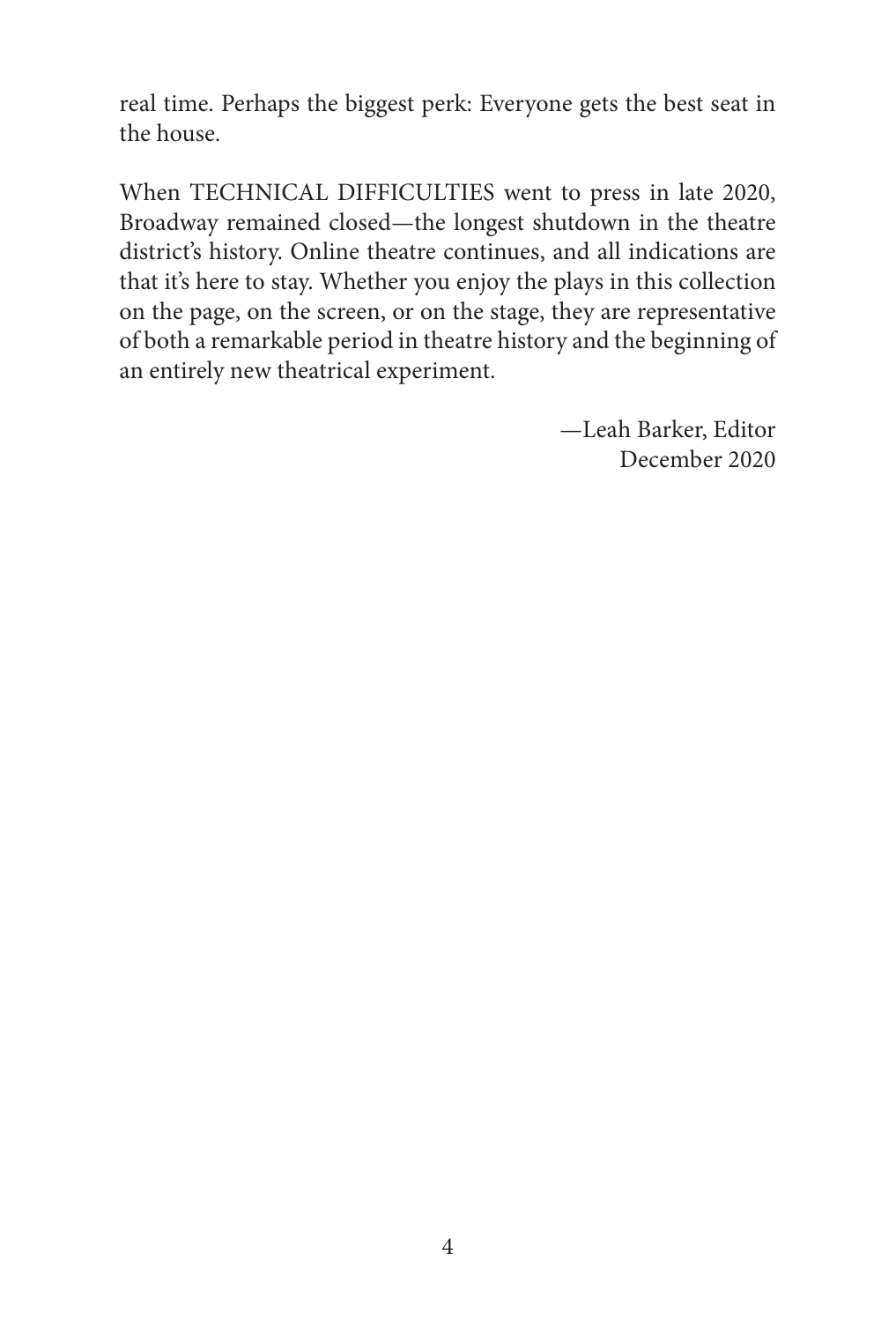## **CONTENTS**

| INTRO TO FICTION (VIRTUAL) by Ken Urban  29                            |  |
|------------------------------------------------------------------------|--|
| A REAL ESTATE OPPORTUNITY<br>FOR YOUR CONSIDERATION by Leah Barker  41 |  |
|                                                                        |  |
|                                                                        |  |
|                                                                        |  |
|                                                                        |  |
|                                                                        |  |
| TELEPHONES WITH CORDS by Mashuq Mushtaq Deen  91                       |  |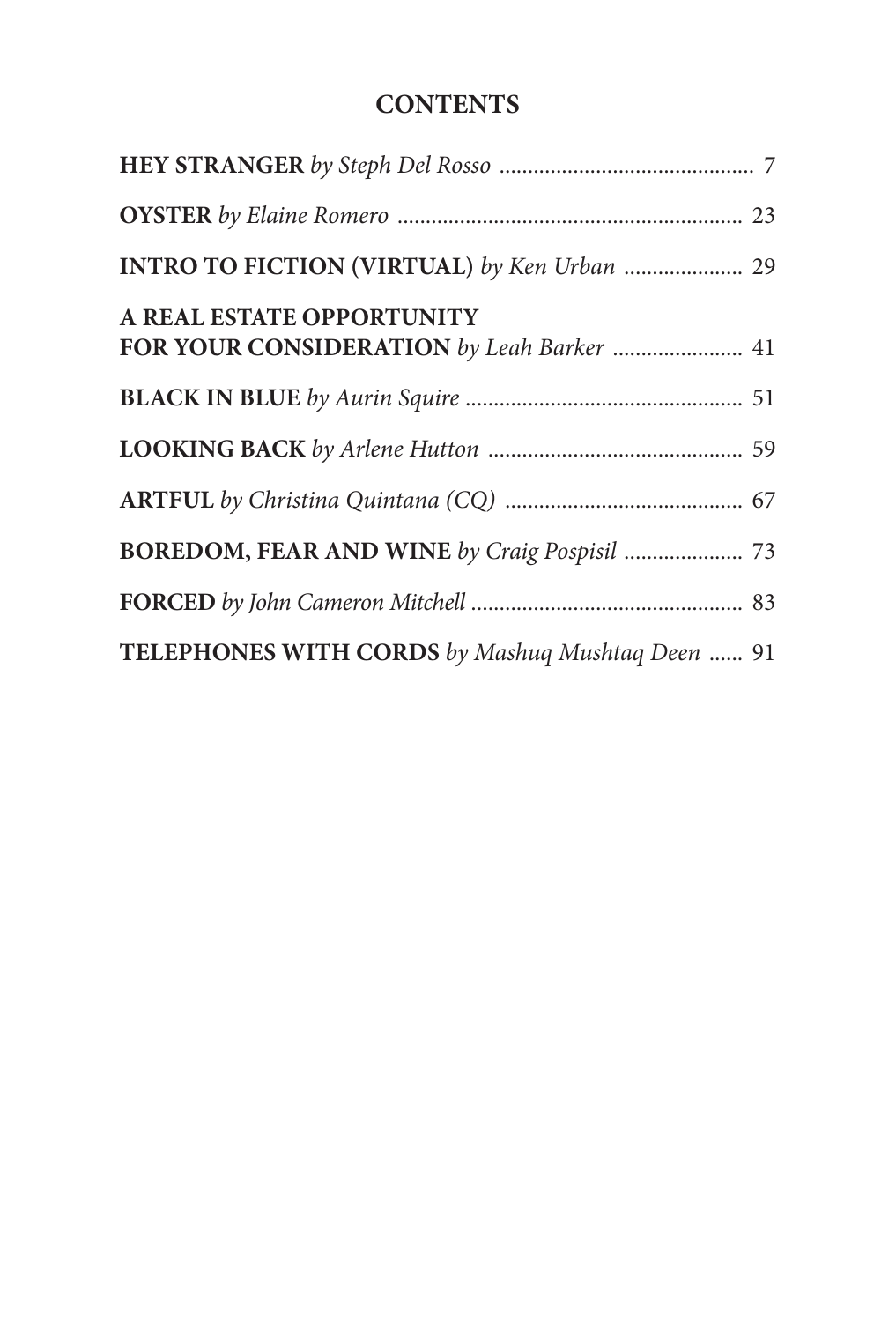# **HEY STRANGER BYSTEPH DEL ROSSO**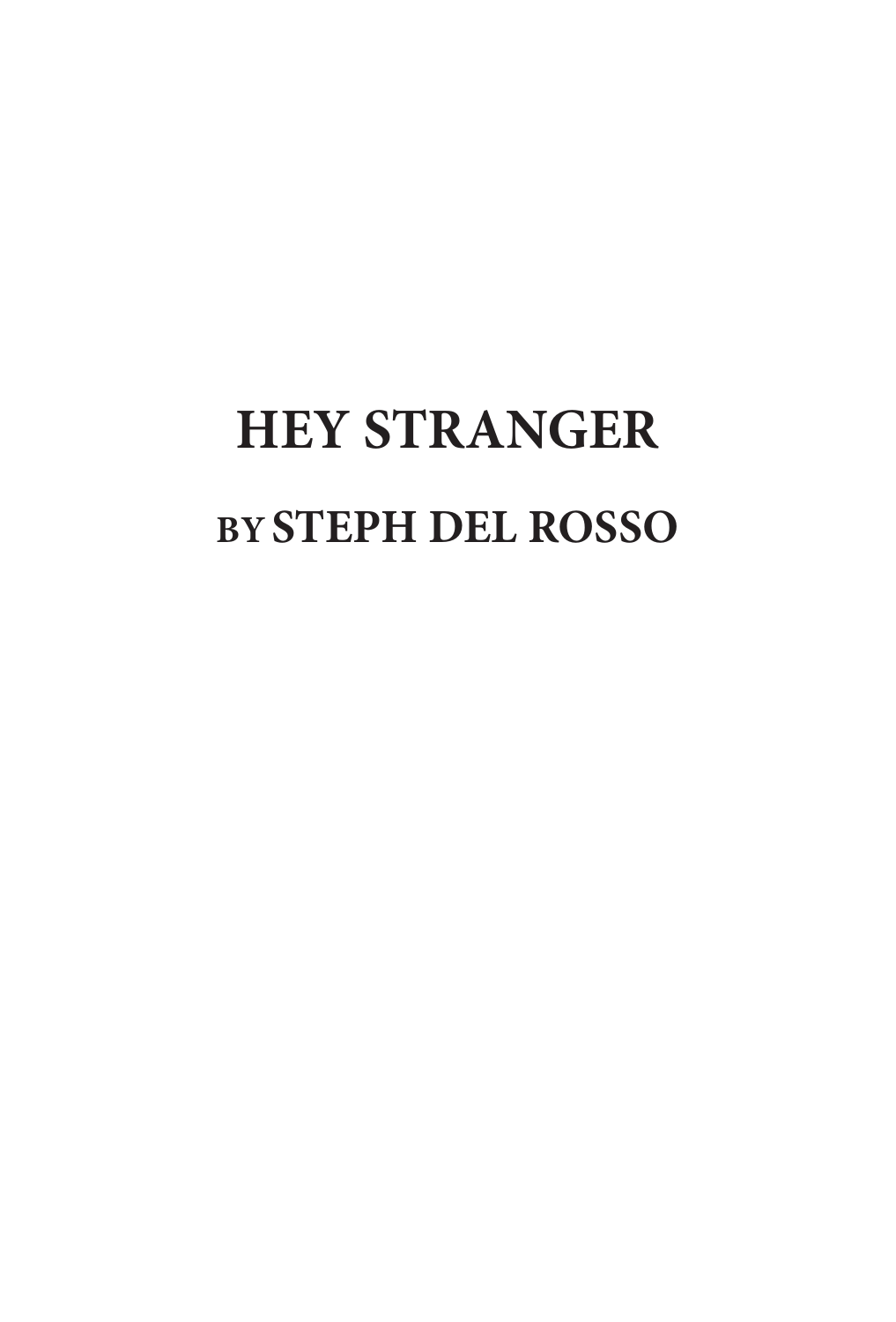#### **CHARACTERS**

EVE, female. Smiley face with hearts for eyes.

GIDEON, male. Winky face.

ZOE, a teen, female. Eye roll.

### **PLACE**

The internet.

Have fun with Eve, Gideon, and Zoe's respective spaces.

Perhaps Eve's space is cluttered.

Perhaps there's something about Gideon's space that reads "trying too hard."

Perhaps it's the other way around.

There should be some sort of abstract painting or art piece in Gideon's space.

It should not be "good" art.

## **TIME**

#### Now-ish.

## **NOTES**

/ indicates an interruption.

Line breaks indicate a slight, slight

hesitation.

[Words in brackets] are unspoken.

Caps in the Middle of a Sentence are meant for emphasis.

The play should take about 10–12 minutes. Consider pacing accordingly.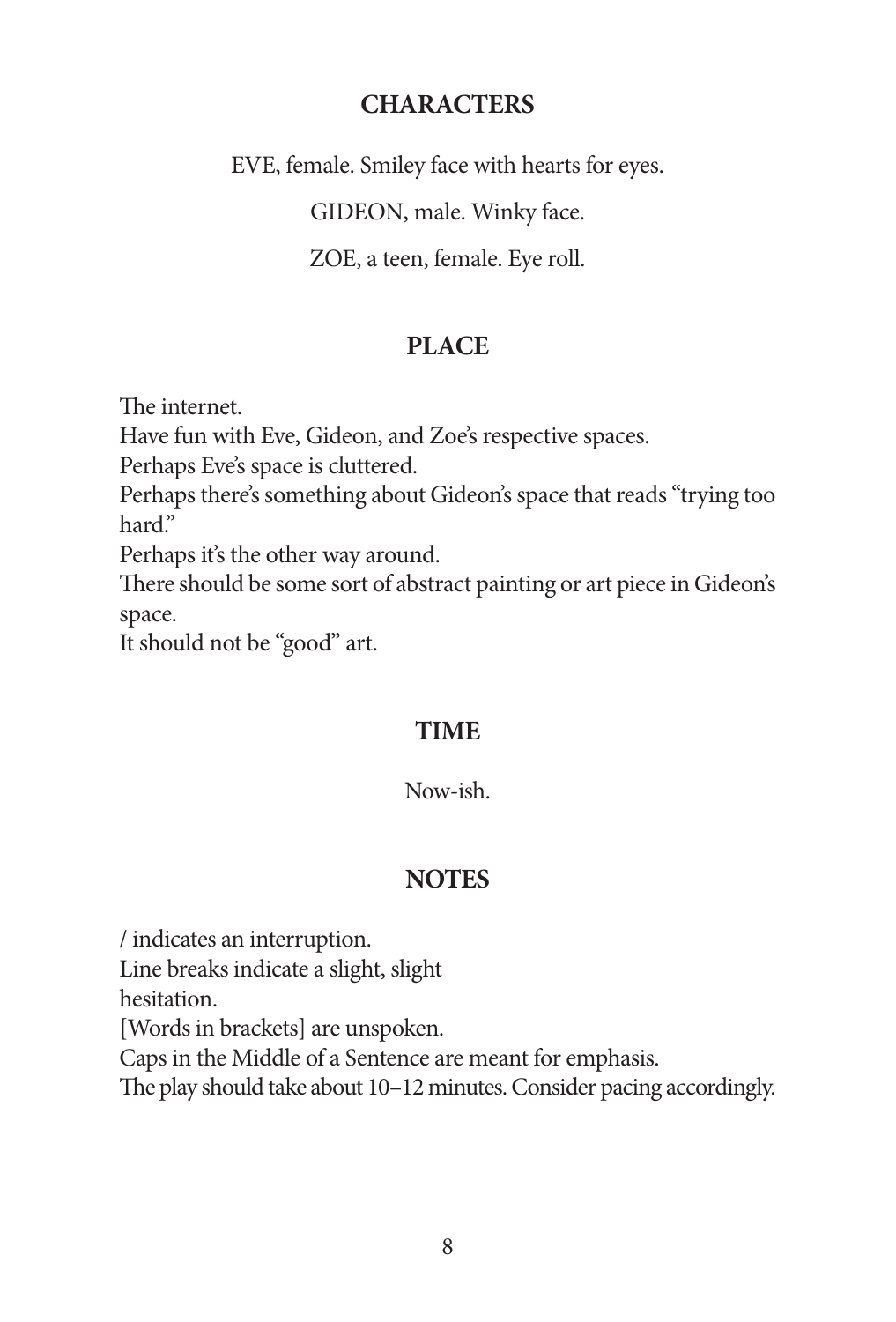# **HEY STRANGER**

*Two squares. Eve and Gideon each in their respective spaces. A breath and then—*

EVE. It's great to see you. GIDEON. You too. EVE. Do I look grainy? GIDEON. What? You kind of sound far away. Like you're inside a tunnel. EVE. Oh. Shoot. Let me / just GIDEON. Maybe it's me EVE. I said, do I look grainy? Did that— GIDEON. One more time? EVE. Do I look / grainy GIDEON. I'm gonna adjust / my EVE. DO I LOOK GRAINY GIDEON. Oh there you are Loud and clear Ha ha EVE. Sorry Am I yelling GIDEON. A little EVE. Sorry GIDEON. Don't apologize EVE. Sorry I mean I think I'm nervous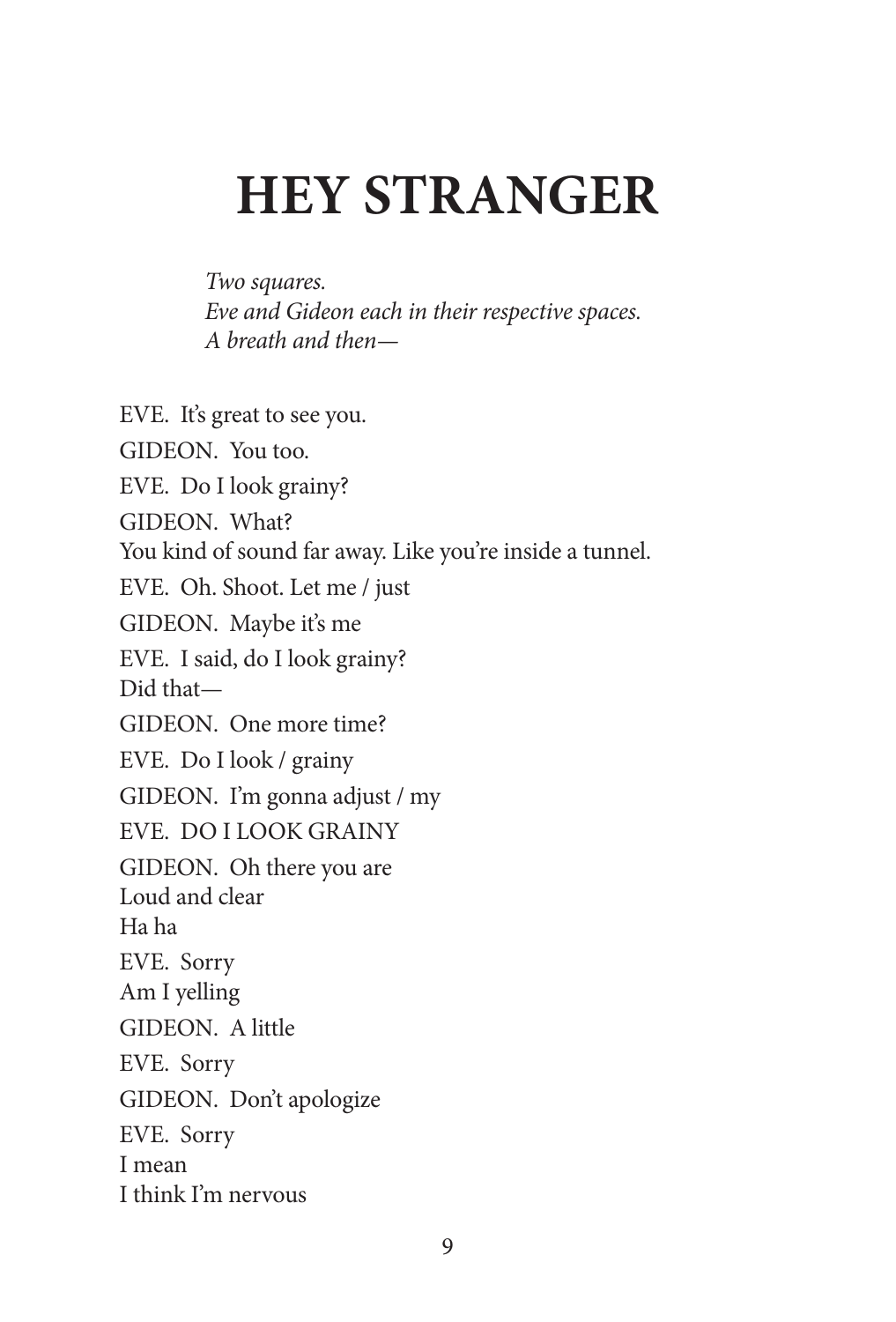GIDEON. Oh yeah? EVE. When you reached out I just— "Hey stranger" I love that. "Hey stranger" GIDEON. I was worried you'd think it was spam EVE. No way GIDEON. You told me you'd delete my number EVE. I did? GIDEON. After you threw the Instant Pot in my face Yeah you EVE. Oh god. Right. Did that leave a bruise GIDEON. No I ducked, remember? Quick reflexes EVE. Wow I'm [sorry] That was not my finest moment GIDEON. It's OK At least I got to keep it. I made so much chili that year. EVE. That's great GIDEON. Don't worry about it. We were babies. EVE. We were children. GIDEON. I'm glad you didn't Actually delete my number EVE. Me too. Especially now that we're, you know older and more Mature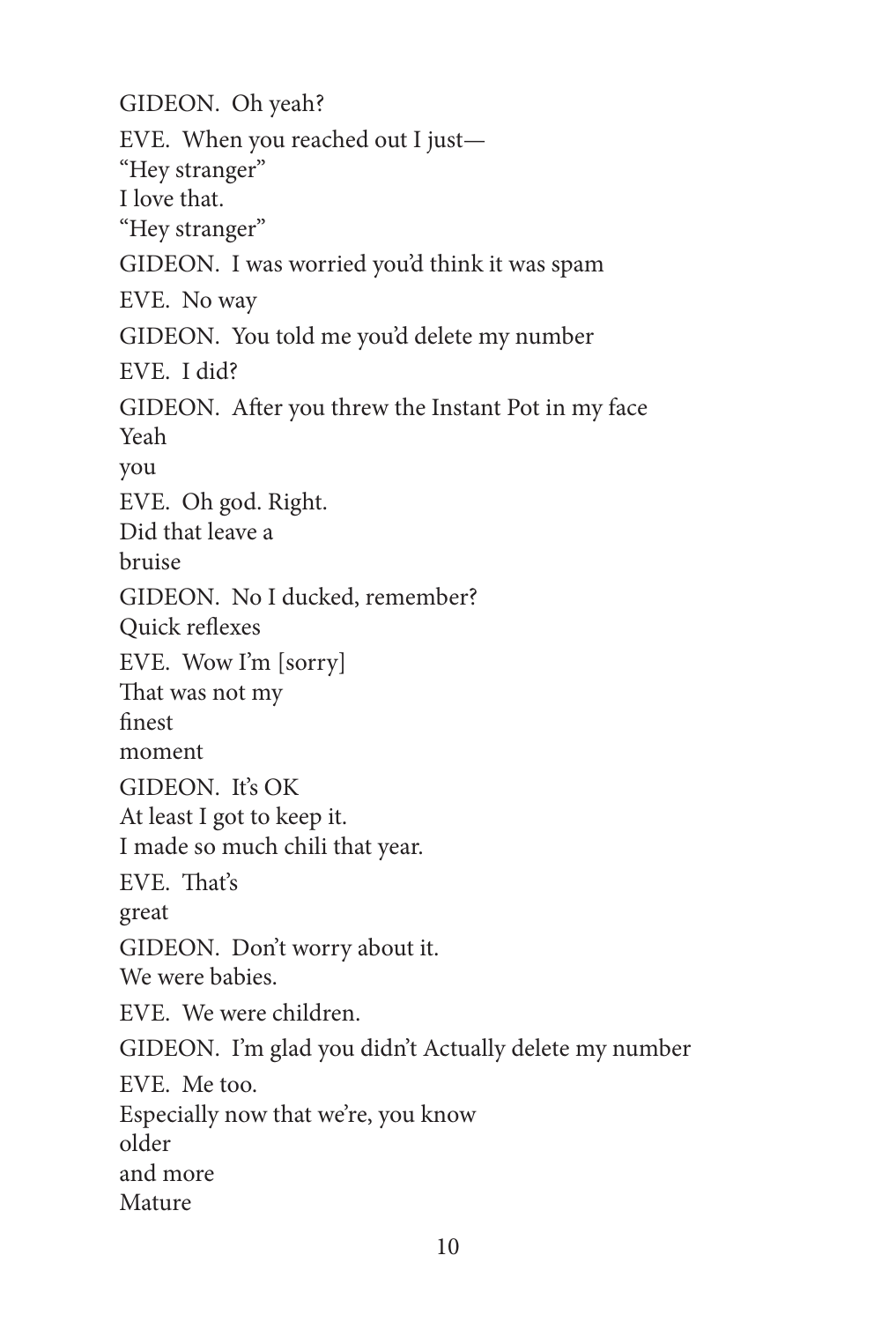GIDEON. Very true *A seductive beat. And then—* EVE. Is that coffee? GIDEON. It's a Cappuccino actually I got myself a milk frother. I know, bougie! But self-care. Right? EVE. I thought this was happy hour GIDEON. Did I say that? EVE. Yeah in your text you said happy hour GIDEON. That's just an expression EVE. Oh. Right. That old Expression GIDEON. Is that a bottle of wine? *It is.* EVE. Nooo No no GIDEON. Wow I'm sorry. You really thought— It's just a figure of speech. EVE. Oh yeah no I got it This is tea. *Eve moves the wine bottle out of the frame.* GIDEON. *(…)* It's 3 p.m. EVE. Yeah this is tea. *Eve takes a big sip of the "tea." Awkward smiles.* So how's the chiropractor business?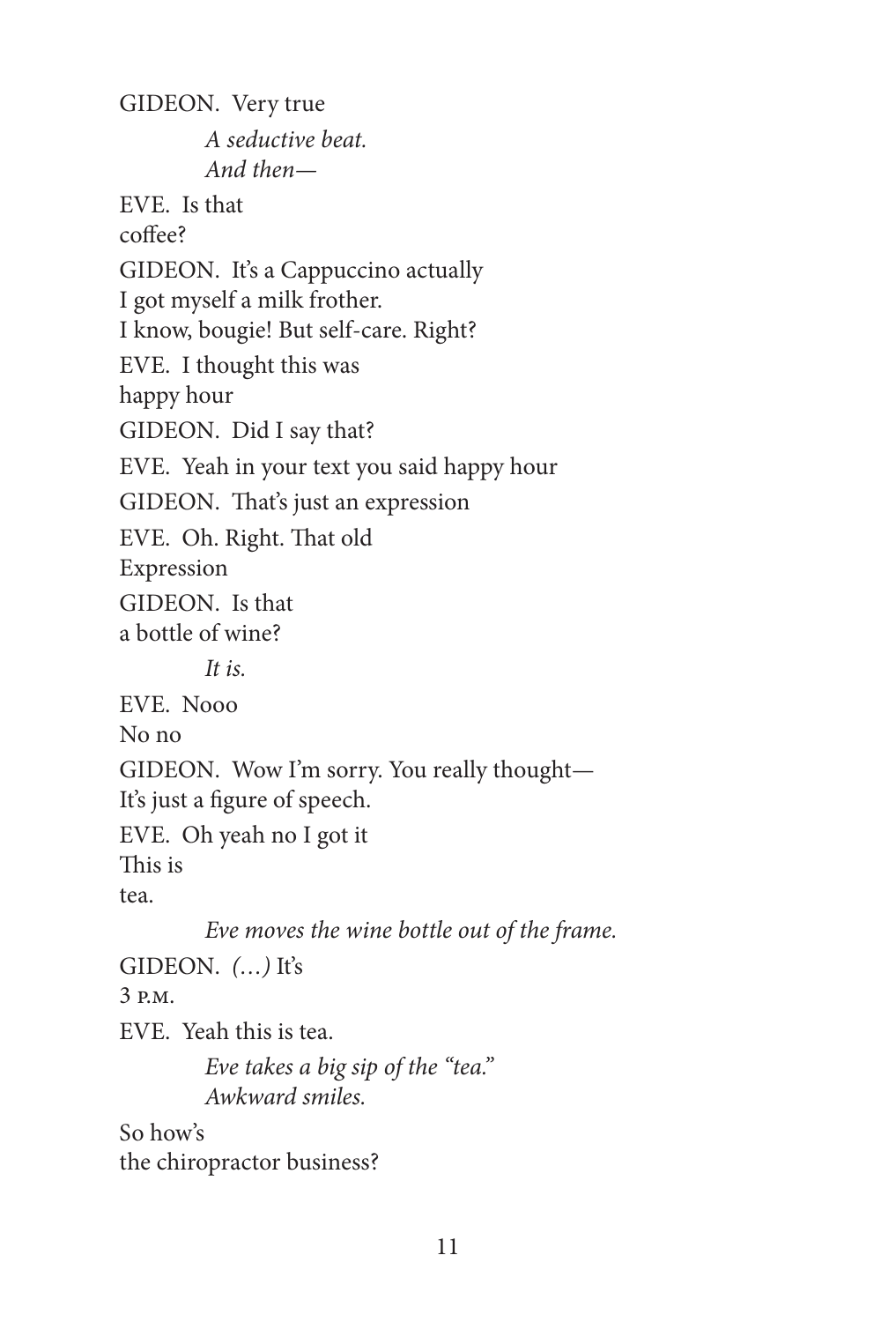GIDEON. Booming Not to brag but yeah, booming. EVE. Congrats! GIDEON. And what about you, are you still… *Doesn't remember.* working with *Shot in the dark here.* dogs? EVE. *(…?)* I teach Well I mean I tutor. Teenagers GIDEON. *(No recollection.)* Oh right right right right right EVE. Shit—it's telling me my connection / is GIDEON. What? *Eve says the following while typing it in the chat box.* EVE. I'm unstable GIDEON. You're—[?] EVE. *(Realizing.)* Oh not literally! Ha! My connection I mean. My connection. I think my neighbor is downloading too much porn. I heard all this moaning. GIDEON. Unless it was the bad kind of moaning EVE. Is there a bad kind of moaning GIDEON. Like a, painful moaning EVE. No it sounded, joyful. I think. I think? GIDEON. I don't want to freak you out or anything… EVE. *(Noticing.)* Wow I love that art [?] piece, behind you. Is that a painting? It's very Provocative GIDEON. *(Faux modesty.)* Thank you—thanks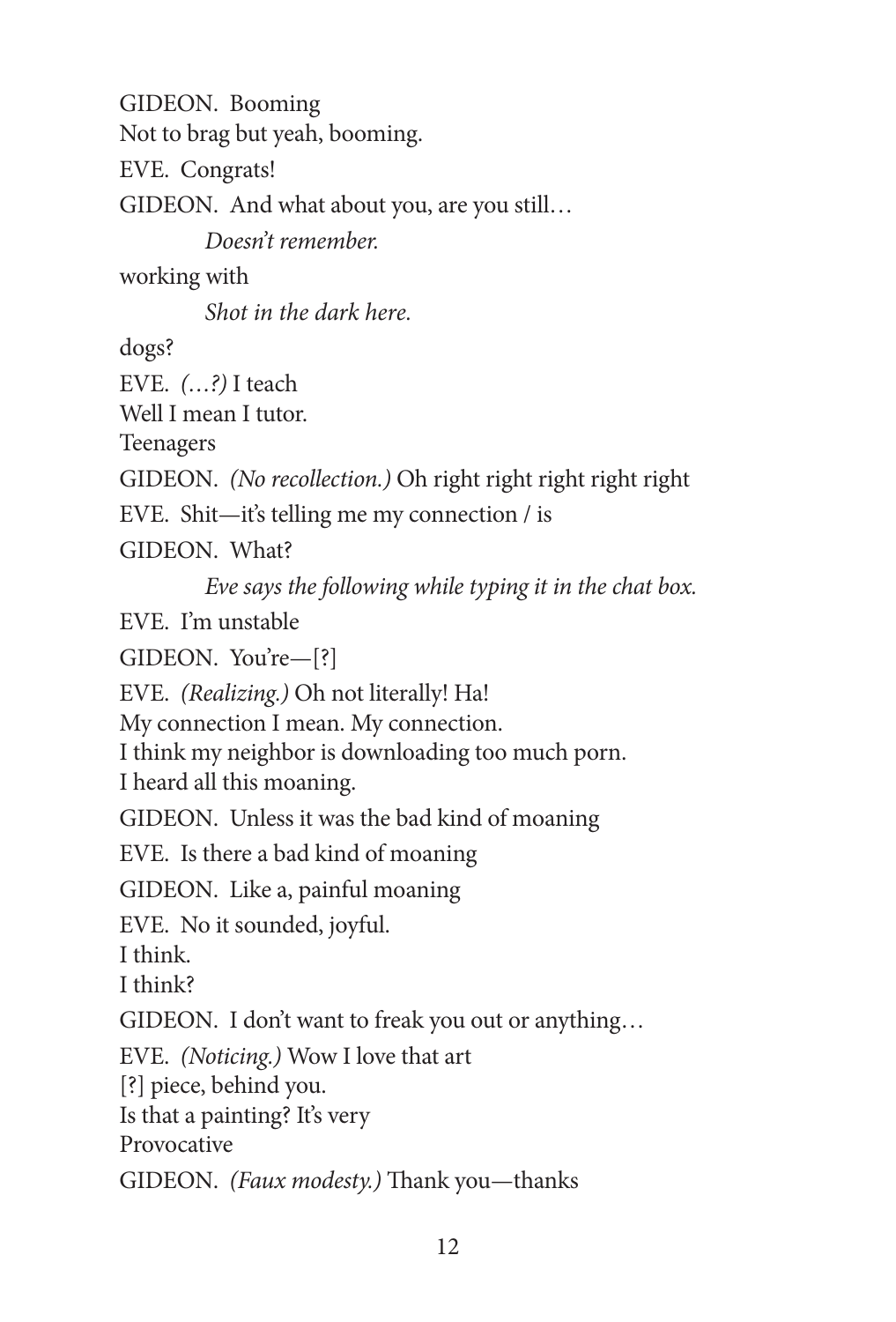EVE. Wait are you the artist? GIDEON. It's my new hobby. Or bad habit! EVE. *(Trying.)* No no no you're really talented *He's not.* GIDEON. You want to play the game? EVE. The game? GIDEON. That game we used to play, when we'd go to museums together. Remember? We'd try to guess the title of the piece without looking at the little label. EVE. *(Kind of touched.)* Oh right! The game! GIDEON. So EVE. *(Considering the art piece.)* Ummmm "Catapult" GIDEON. No EVE. "Homesick" GIDEON. Nice but no EVE. "War [?] Time" GIDEON. Uh-uh EVE. "Lonely" GIDEON. Nope EVE. "Lonely" GIDEON. You already guessed that EVE. Did I? GIDEON. Yeah, you— EVE. Whoops That word's kind of been on my mind a lot lately